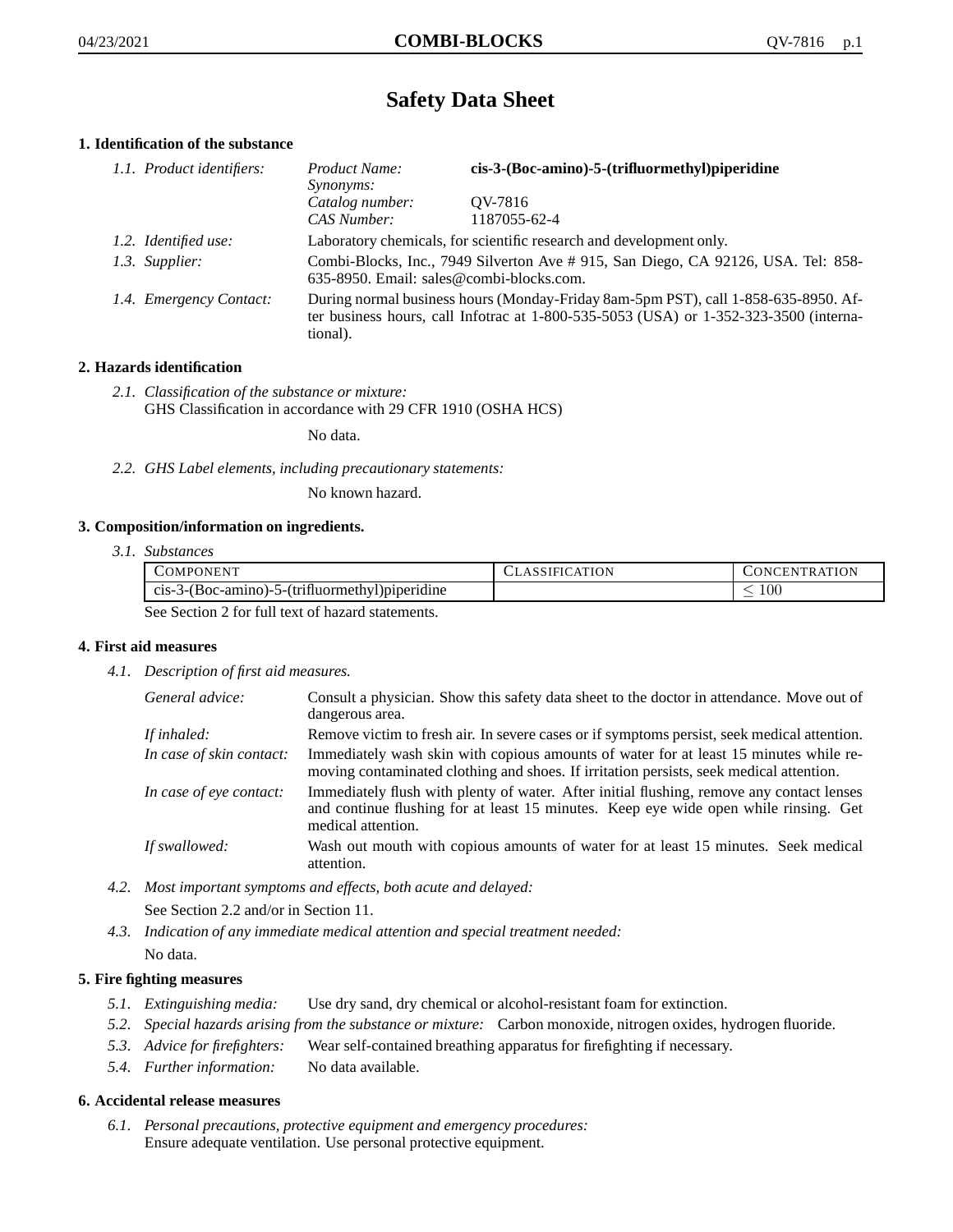- *6.2. Environmental precautions:*
	- Should not be released into the environment. See Section 12 for additional ecological information.
- *6.3. Methods and materials for containment and cleaning up:* Sweep up or vacuum up spillage and collect in suitable container for disposal.
- *6.4. Reference to other sections:* Refer to protective measures listed in Sections 8 and 13.

## **7. Handling and storage**

- *7.1. Precautions for safe handling:* Avoid contact with skin and eyes. Avoid inhalation of vapour or mist. Keep away from sources of ignition - No smoking. Take measures to prevent the build up of electrostatic charge. For precautions see section 2.2.
- *7.2. Conditions for safe storage, including any incompatibilities:* Store refrigerated. Keep container tightly closed in a dry and well-ventilated place. Containers which are opened must be carefully resealed and kept upright to prevent leakage.
- *7.3. Specific end use(s):* Laboratory chemicals, for scientific research and development only.

## **8. Exposure Controls / Personal protection**

*8.1. Control parameters:*

*Components with workplace control parameters:* Contains no substances with occupational exposure limit values. *8.2. Exposure controls:*

*Appropriate engineering controls:* Ensure that eyewash stations and safety showers are close to the workstation location. Ensure adequate ventilation, especially in confined areas.

*Personal protective equipment:*

| Eye/face protection:    | Wear appropriate protective eyeglasses or chemical safety goggles as described by OSHA's<br>eye and face protection regulations in 29 CFR 1910.133 or European Standard EN166.                                                                                                                                         |
|-------------------------|------------------------------------------------------------------------------------------------------------------------------------------------------------------------------------------------------------------------------------------------------------------------------------------------------------------------|
| Skin protection:        | Handle with gloves. Gloves must be inspected prior to use. Use proper glove removal<br>technique (without touching glove's outer surface) to avoid skin contact with this product.<br>Dispose of contaminated gloves after use in accordance with applicable laws and good<br>laboratory practices. Wash and dry hands |
| <b>Body Protection:</b> | Complete suit protecting against chemicals, Flame retardant antistatic protective clothing.,<br>The type of protective equipment must be selected according to the concentration and<br>amount of the dangerous substance at the specific workplace.                                                                   |
| Respiratory protection: |                                                                                                                                                                                                                                                                                                                        |

Control of environmental exposure: Prevent further leakage or spillage if safe to do so. Do not let product enter drains.

#### **9. Physical and chemical properties**

*9.1. Information on basic physical and chemical properties*

| (a)                          | Appearance:                                   | No data  |
|------------------------------|-----------------------------------------------|----------|
| (b)                          | Odour:                                        | No data  |
| (c)                          | Odour Threshold:                              | No data  |
| (d)                          | pH:                                           | No data  |
| (e)                          | Melting point/freezing point:                 | No date. |
| (f)                          | Initial boiling point and boiling range:      | No data  |
| (g)                          | Flash point:                                  | No data  |
| (h)                          | Evaporatoin rate:                             | No data  |
| (i)                          | Flammability (solid, gas):                    | No data  |
| (j)                          | Upper/lower flammability or explosive limits: | No data  |
| $\rm(k)$                     | Vapour pressure:                              | No data  |
| $\left( \frac{1}{2} \right)$ | Vapour density:                               | No data  |
| (m)                          | Relative density:                             | No data  |
| (n)                          | Water solubility:                             | No data  |
| $\circ$                      | Partition coefficient: n-octanol/water:       | No data  |
| (p)                          | Auto-ignition:                                | No data  |
| (q)                          | Decomposition temperature:                    | No data  |
| (r)                          | Viscosity:                                    | No data  |
| (s)                          | Explosive properties:                         | No data  |
| (t)                          | Oxidizing properties:                         | No data  |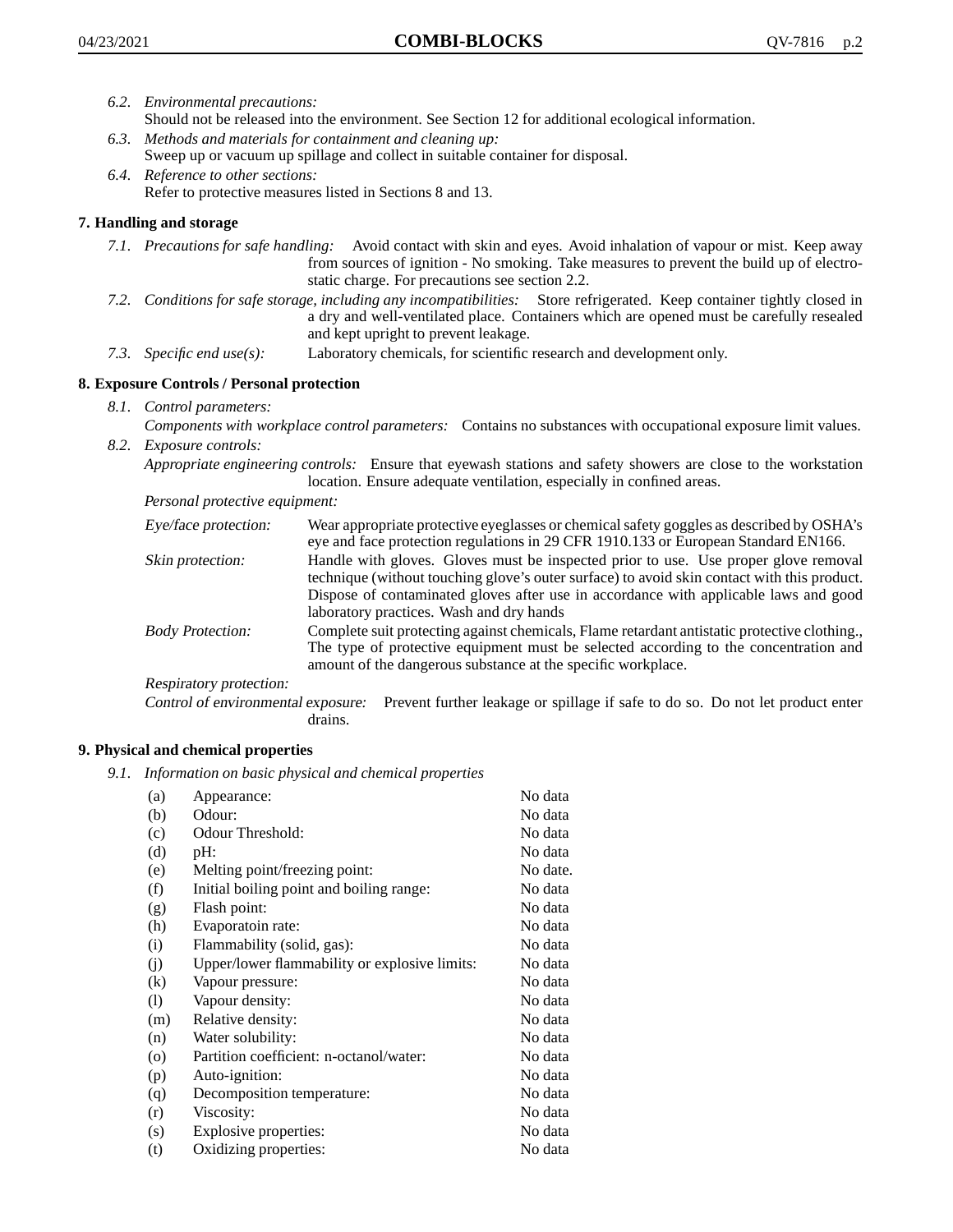*9.2. Other safety information:*

| Formula          | $C_{11}H_{19}F_3N_2O_2$ |
|------------------|-------------------------|
| Molecular weight | 268.3                   |
| CAS Number       | 1187055-62-4            |

### **10. Stability and reactivity**

- *10.1. Reactivity* No data
- *10.2. Chemical stability* Stable under recommended storage conditions.
- *10.3. Possibility of hazardous reactions* No data
- *10.4. Conditions to avoid*
- *10.5. Incompatible material* No data.
- *10.6. Hazardous decomposition products:*

Hazardous decomposition products formed under fire conditions: Carbon monoxide, nitrogen oxides, hydrogen flu-

|                               | oride.         |
|-------------------------------|----------------|
| Other decomposition products: | No data        |
| In the event of fire:         | See Section 5. |

#### **11. Toxicological information**

*11.1 Information on toxicological effects*

| Acute toxicity:                                                                  | No data available.                                                                                                                              |  |
|----------------------------------------------------------------------------------|-------------------------------------------------------------------------------------------------------------------------------------------------|--|
| Skin irritation/corrosion:                                                       | No data available.                                                                                                                              |  |
| Eye damage/irritation:                                                           | No data available.                                                                                                                              |  |
| Respiratory or skin sensitization:                                               | No data available.                                                                                                                              |  |
| Germ cell mutagenicity:                                                          | No data available.                                                                                                                              |  |
| Carcinogenicity:                                                                 | No data available.                                                                                                                              |  |
| Reproductive toxicity:                                                           | No data available.                                                                                                                              |  |
| Specific target organ system toxicity - single exposure:<br>No data available.   |                                                                                                                                                 |  |
| Specific target organ system toxicity - repeated exposure:<br>No data available. |                                                                                                                                                 |  |
| Aspiration hazard:                                                               | No data available.                                                                                                                              |  |
| Additional information:                                                          | To the best of our knowledge, the chemical, physical and toxicological proper-<br>ties of this substance have not been thoroughly investigated. |  |

#### **12. Ecological information**

| 12.1. Toxicity                                              | No data available. |
|-------------------------------------------------------------|--------------------|
| 12.2. Persistence and degradability                         | No data available. |
| 12.3. Bioaccumulative potential                             | No data available  |
| 12.4. Mobility in soil                                      | No data available  |
| 12.5. Results of PBT and vPvB assessment No data available. |                    |
| 12.6. Other adverse effects                                 | No data available. |

#### **13. Disposal Considerations**

*13.1. Waste treatment methods*

Product Arrange disposal as special waste, by licensed disposal company, in consultation with local waste disposal authority, in accordance with national and regional regulations. Contaminated packaging Dispose of as unused product.

#### **14. Transportation information**

*DOT (US), IMDG and IATA:*

No known hazard for air and ground transportation.

#### **15. Regulatory information**

No chemicals in this material are subject to the reporting requirements of SARA Title III, Section 302, or have known CAS numbers that exceed the threshold reporting levels established by SARA Title III, Section 313.